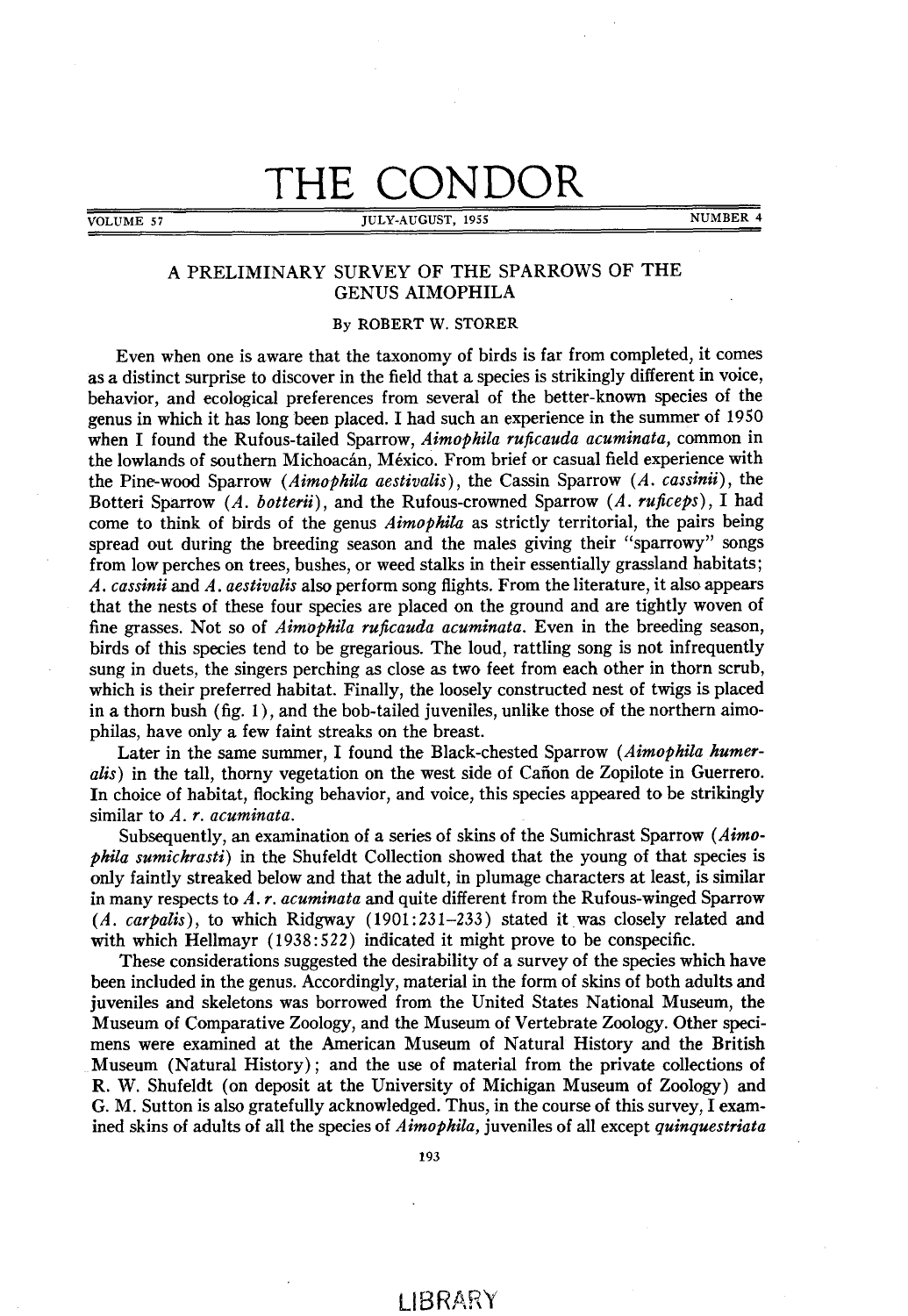and *strigiceps*, and skeletons of all except *quinquestriata*, *mystacalis*, *notosticta*, *bot***terii, and petenica.** 

Within the limits of the genus *Aimophila*, Hellmayr (*op. cit.*) included the following **species: quinquestriata, mystacalis, humeralis, rujicauda, carpalis, sumichrasti, notosticta, rufescens, ruficeps, aestivalis, botterii, petenica, cassinii, and strigiceps. Ridgway (op. cit.) listed the same forms within the genus except for the last, the range of**  which is geographically outside the scope of his work. Of these species, *aestivalis*, *bot***terii, petenica, and cassinii form a natural group and have been placed in a separate genus, Peucaea, of which aestivalis is the type species. The species ruficeps, carpalis, and notosticta, have also been placed in Peucaea, but they are less closely related to aestivalis than are botterii, petenica, and cassinii.** 

**Aimophila quinquestriata, the Five-striped Sparrow, differs from all other species now placed in Aimophila in being unpatterned above and in having a black spot in the center of the breast. Superficially it resembles the Black-throated Sparrow (Amphispiza bilineata) and it was placed in the same genus by Salvin and Godman (1886: 368). However, quinquestriata differs from bilineata in having much stouter tarsi, a coarser texture to the plumage, and broader central rectrices which are tapered rather than nearly truncated terminally, all of which characters are shared by most aimophilas. I have not encountered this species in the field nor have I seen skins of juveniles or skeletons. Until more information on this species is forthcoming, I think it best to keep it in Aimophila.** 

#### **Table 1**

| <b>Subspecies</b> | No. |     | Averages |        |         | Ratios      |                       |             |
|-------------------|-----|-----|----------|--------|---------|-------------|-----------------------|-------------|
|                   |     | Sex | Wing     | Tarsus | Tail    | Wing/tarsus | Tail/wing             | Tail/tarsus |
| ruficauda         |     | ô   | 70.0     | 24.8   | $79+$   | 2.83        | 1.15 <sup>1</sup>     | $3.19+$     |
| ruficauda         |     | Q   | 69.4     | 24.3   | $76+$   | 2.86        | $1.10+$               | $3.13+$     |
| lawrencii         | 6   | ŝ   | 74.5     | 24.9   | 90      | 3.00        | $1.21^{2}$            | 3.61        |
| lawrencii         | 5.  | Q   | 71.1     | 24.6   | $87.5+$ | 2.98        | $1.24 +$ <sup>3</sup> | 3.55        |
| acuminata         | 6   | δ.  | 64.1     | 24.8   | 77      | 2.59        | $1.20 +$ <sup>3</sup> | 3.09        |
| acuminata         | 4   | ò   | 63.0     | 24.4   | 75.5    | .2.58       | $1.19+^1$             | $3.05+$     |

#### **Variations in Proportions in Three Subspecies of Aimophila rujicauda**

<sup>1</sup> Two specimens; <sup>2</sup> five specimens; <sup>3</sup> four specimens.

**Aimophila ruficauda appears to be the most variable species of the genus, at least as regards size and proportions. Three of the subspecies, ruficauda, lawrencii, and acuminata, differ conspicuously in size, lawencii being the largest and acuminata the smallest. Surprisingly, the three races have tarsi of nearly equal length (see table 1) . Measurements of six skeletons of ruficauda and two of acuminata corroborate this, the skull, sternum, humerus, ulna, carpometacarpus, femur, and tibiotarsus of the former being significantly larger than the corresponding elements of the latter. However, the tarsometatarsi are nearly equal in length. Thus, tarsal length is of no value as an indicator of body size in this species.** 

**A nest of A. Y. acuminata was found near Coalcomin, Michoacan, by E. K. Miller in early August of 1950. It was three and one-half feet up in a thorn bush surrounded by other thorn bushes and acacias and 20 to 25 feet from a ditch choked with water hyacinths. As can be seen from the photograph of this nest (fig. 1)) it was loosely constructed of twigs and lined with a few finer twigs and rootlets. The three eggs were bluish** 

**--**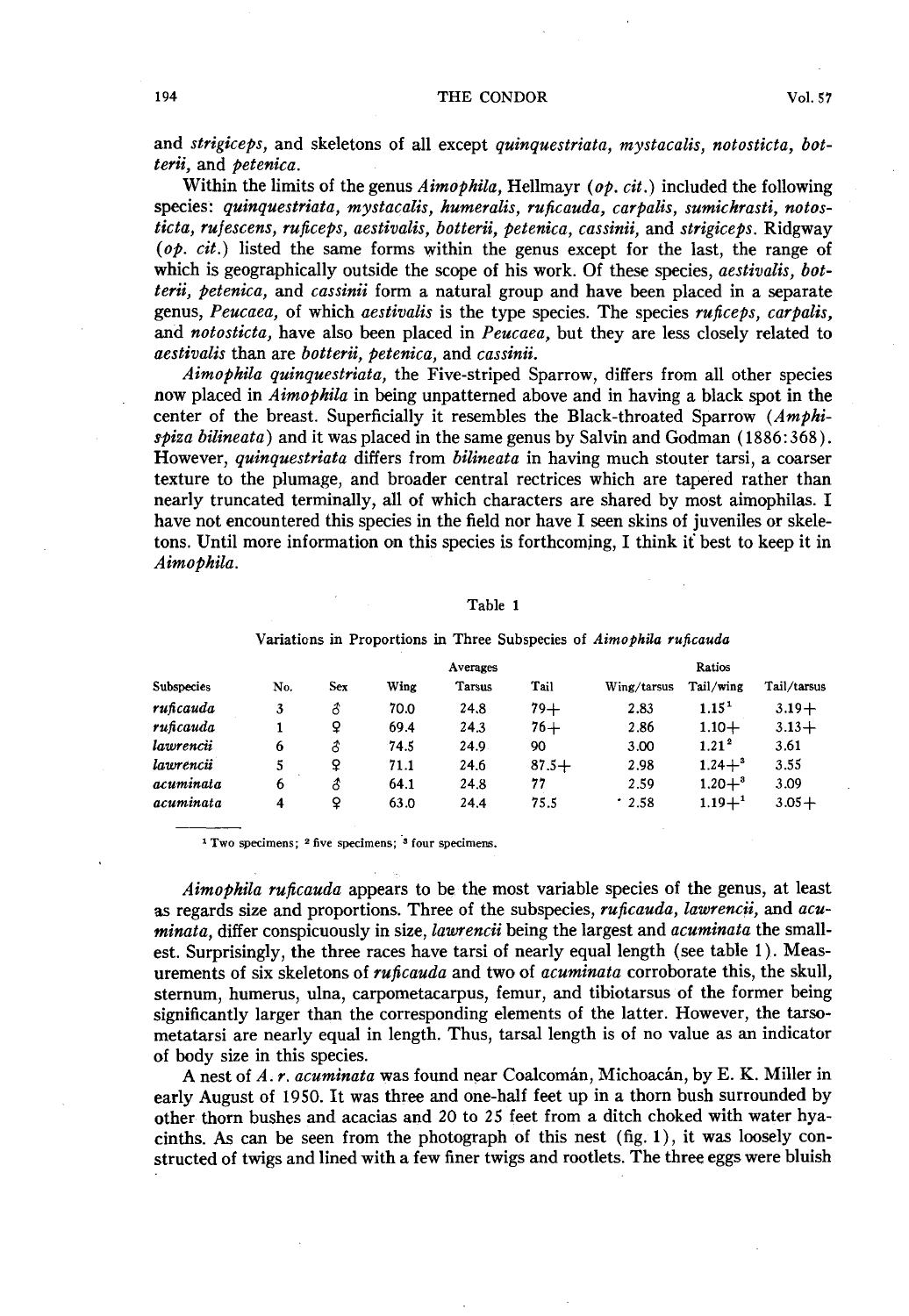**white. The begging young, observed on August 12, displayed bright pinkish red mouth linings with brilliant yellow margins around the bill.** 

**I** know of only two other descriptions of the nest and eggs of A. ruficauda. Miller **(1932: 17) found a nest of the nominate race at Sonsonate, El Salvador, on July 19, 1925. It was in "a crotch five feet from the ground in dense bushes six feet high near the stream and also near a small grassy meadow" and was "composed chiefly of sticks and hair and was deeply cupped and neatly built." The clutch consisted of three pale blue, immaculate eggs. Except for the nest's being neatly built, Miller's description corres**sponds rather closely with the nest of A. r. acuminata found in Michoacán. Zimmerman **and Harry (1951:313) mention two nests of A. r. acuminata found July 27, 1949, at**  Autlán, Jalisco. These were about five feet up in low acacias and were lined with horse **hair.** 



Fig. 1. Nest and eggs of the Rufous-tailed Sparrow *(Aimophila* **ruficauda acuminate). Photograph taken in-early August, i950,**  at Coalcomán, Michoacán, México, by E. K. Miller.

**A nearly fledged nestling of A. r. acuminata, taken on August 8, 1950, represents a plumage which is apparently undescribed (fig. 2). This plumage in general resembles that of the adult but is duller in color and softer in texture. Below, there are some fine streaks across the region of the breast which may be more or less gray in the adult. The flank feathers are reddish buff, somewhat redder than those of the worn adult, and the head pattern, although dull, is well indicated. The feathers of the median crown stripe are dull grayish ochre with dusky centers, and the lateral crown stripes are plain brownish sooty. The black auricular and subocular regions of the adult are indicated by black**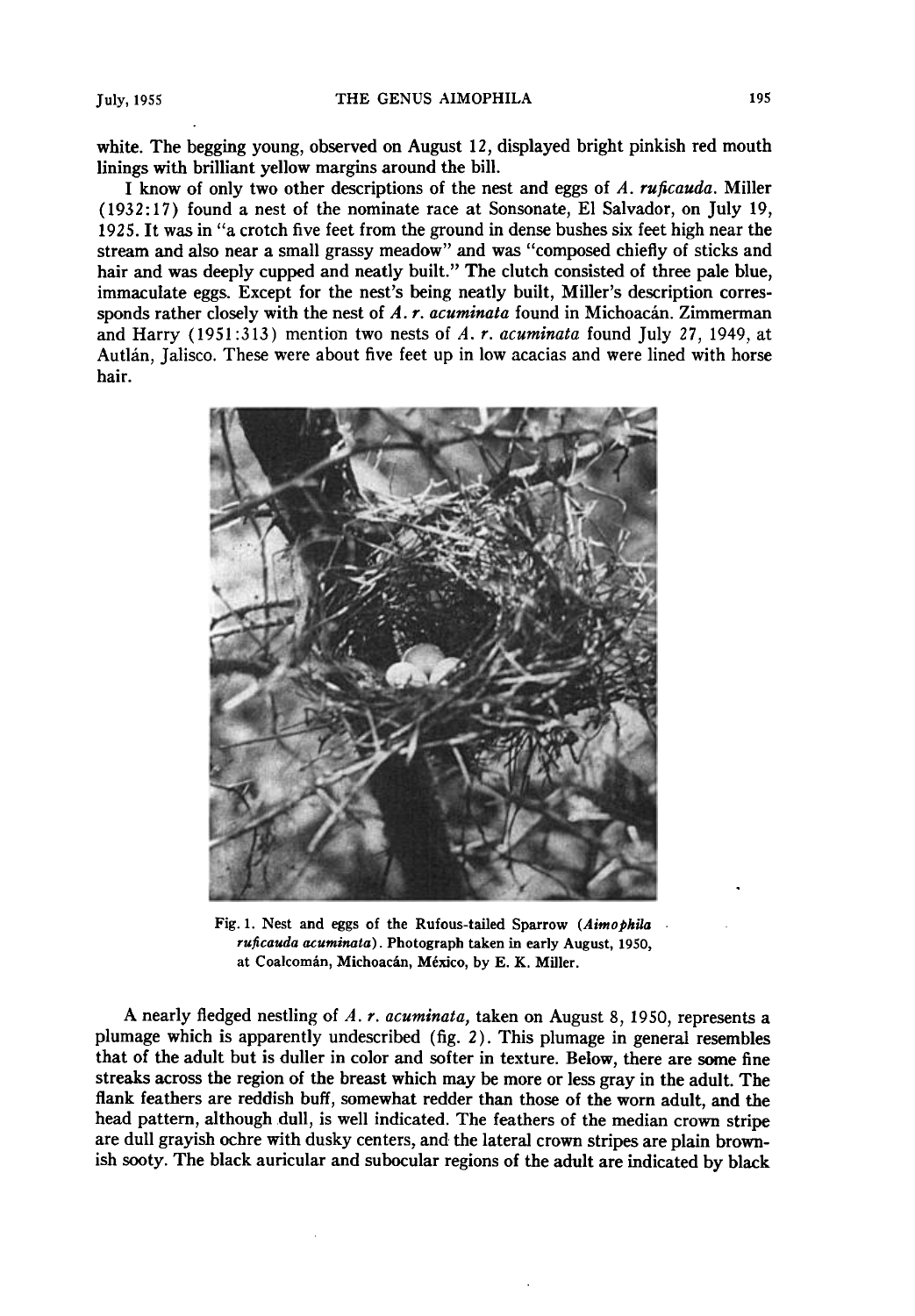**196 198 198 198 198 198 198 198 198 198 198 198 198 198 198 198 198 198 198 198 198 198 198 198 198 198 198 198 198 198 198 198 198 198 198 198 198**

**skin and a few dark feathers around the ear opening. The white superciliary stripe is also indicated by two small patches of white feathers, one above the eye and one posterior to the nostrils.** 

**This species is a notably gregarious bird. As mentioned previously, even in the breeding season, they give their chattering song in duets and also choruses. H. 0. Wagner said (oral communication) that he has seen five different adults feeding one young. In voice, habits, structure and placement of the nest, faintly streaked young, red lesser wing coverts, and lack of yellow at the wrist joint, this species differs strongly from aestivalis and its allies,** *botterii, petenica***, and** *cassinii***. Dickey and van Rossem (1938: 577)'stated: "although so listed here, we do not believe for a moment that this sparrow is an Aimophila."** 

**Aimophila humeralis is closely related to ruficauda. Although the two species are rather differently marked, the broad black breast band and reduced streaking on the back of humeralis are suggested in the southern forms of ruficauda. Like A. r. acuminata, humeralis is a bird of arid tropical scrub, and it is common in this type of vegeta-**



**Fig. 2. Aimophilas in juvenal plumage. Left to right: A. humeralis (UMMZ 130,905), A. rufi**cauda acuminata (UMMZ 130,913), A. sumichrasti (Shufeldt Coll.), A. rufescens subvespera **(UMMZ 130,922), and A. notosticta (Brit. Mus.). Photographs by W. L. Brudon and the author.** 

**tion in Cation de Zopilote, Guerrero. I have not seen a bob-tailed juvenile of this**  species, but a young bird in postjuvenal molt was taken in Cañon de Zopilote on Aug**ust 29, 1950 (fig. 2). The central part of the breast band of this specimen consists of black feathers of the adult plumage, but the feathers of the lateral portions of the band and the top of the head are unmarked Drab (Ridgway, 1912) and belong to the juvenal plumage. Some buffy juvenal feathers are present on the flanks, and the remaining juvenal feathers on the back and rump are unmarked. Apparently the juvenal plumage of this species has few or no streaks.**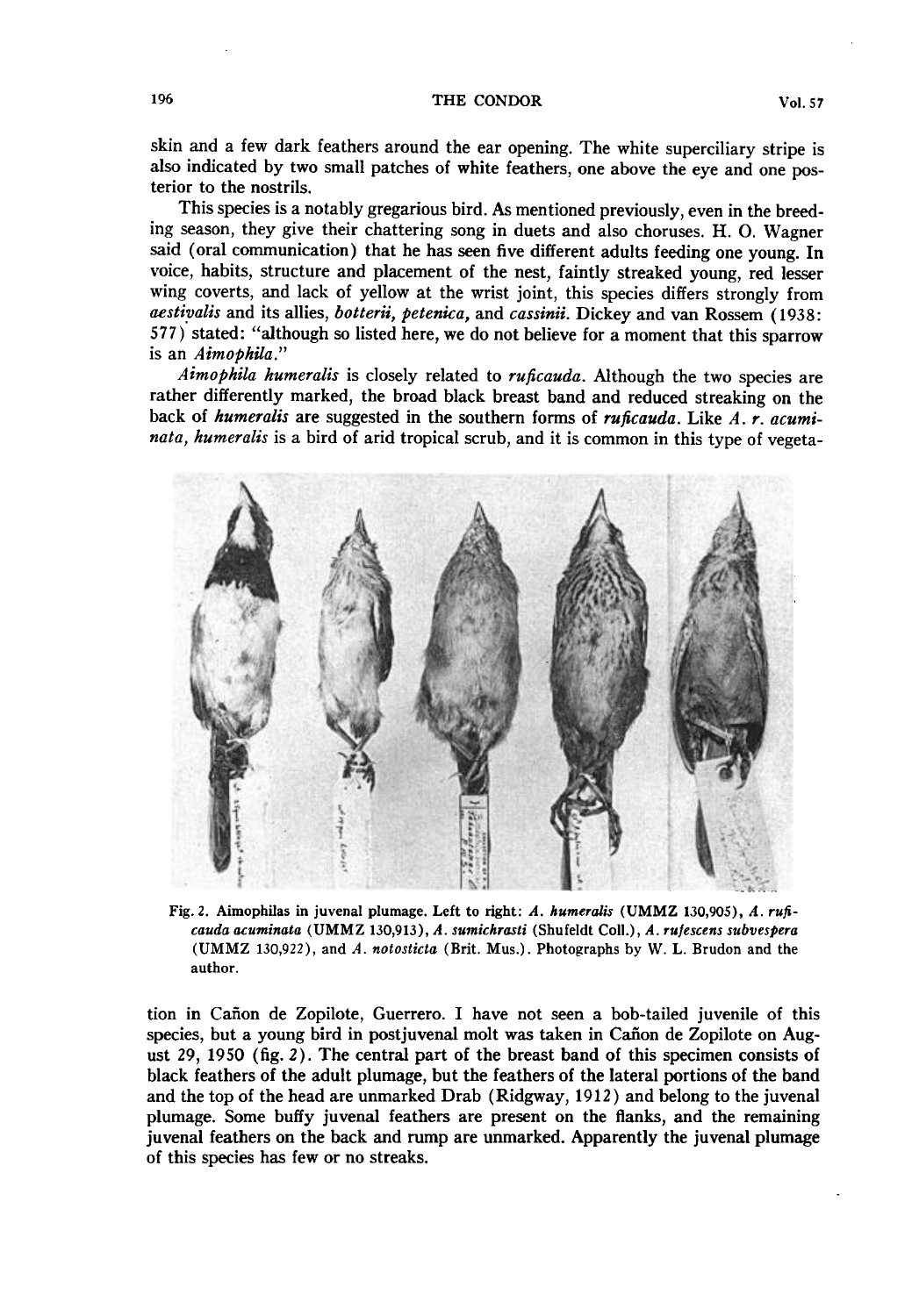**In call notes and gregariousness, as well as in habitat preference, humeralis resembles ruficauda, but apparently little or nothing is known about its breeding habits. H. 0.**  Wagner (in litt.) told me that he found both humeralis and ruficauda molting at Lake **Tequesquitengo, Morelos, between May and July, prior to the breeding season, which**  in both species in this region occurs in July and August.

**In the configuration of the skull and in skeletal proportions, humeralis is very much like ruficauda, the only significant difference being that the leg elements, especially**  the tibiotarsus and tarsometatarsus, are shorter in *humeralis*.

Aimophila mystacalis, the Bridled Sparrow, has a rather limited distribution along **the southeastern edge of the Mexican Plateau in the states of Veracruz, Puebla, and Oaxaca. It resembles humeralis, ruficauda, and sumichrasti in having bright flanks, rump, and undertail coverts, rufous lesser wing coverts, a light mandible and dark maxilla, and a dark breast band. Like sumichrasti and ruficauda, the back is heavily streaked. A. mystacalis differs from all three of these related species in having a black throat and tail and a gray crown streaked with sooty but without definite crown stripes.** 

**Two specimens in juvenal plumage have light throats with broad sooty margins. They differ markedly from the young of ruficauda, sumichrasti, and humeralis in having the breast heavily but diffusely streaked.** 

**I have seen no skeleton of this species and have been unable to discover anything concerning its habits or habitat preference. However. in spite of the streaking of the**  juvenal plumage, it is most probably a close relative of *humeralis, ruficauda*, and sumi**chrasti.** 

**A. mystacalis, A. humeralis, and A. ruficauda acuminata have all been taken at Chietla, Puebla (Hellmayr, 1938: 517, 518, 52 1). A comparative study of these three species at such a place would add much to our knowledge of this section of the genus.** 

**Aimophila sumichrasti is a little-known species apparently confined to the arid tropical zone of Oaxaca. In the Shufeldt Collection there are six adults and one fully-grown juvenile, all taken at Tehuantepec in the months from August through October. Most of the adults show evidence of wing and/or tail molt. Apparently it is not known whether or not this species has a spring molt, and nothing has been recorded about its habits.** 

**The juvenal plumage of this species has not been described. The juvenile in the Shufeldt Collection (fig. 2) is beginning the postjuvenal molt in the scapular tract and on the throat and upper breast. The pattern of the streaks of the crown and back of the adult is present in the juvenile, but the streaks are much fainter and less well defined. The pattern of the side of the head, involving the superciliary, transocular, subocular, and moustache stripes, is present, but the dark stripes are lighter and browner and the light ones are darker than those of the adult. There are a few faint streaks on the upper breast; otherwise the under parts are unmarked. The juvenal flank feathers are warm buff, similar to but lighter than those of the adult. On the original label the color of the**  iris is recorded as "brown," the maxilla as "sepia," and the mandible, legs, and feet as **"flesh." For the adults in Shufeldt's series, the colors of the soft parts are given variously as follows: iris, "brown," "burnt sienna," or "Vandyke brown"; maxilla, "sepia" or "light sepia"; mandible, "flesh"; and legs and feet, "flesh" or "light flesh."** 

**I believe that sumichrasti is most closely related to ruficauda, which it resembles in proportions, except for its relatively shorter tail, as well as in many features of its plumage. Both species have warm buff flanks and under tail coverts, a broad gray breast band (pale in sumichrasti and varying from dark to obsolescent in ruficauda) . In sumichrasti the phaeomelanins are more, and the eumelanins less, conspicuous, especially in the bill, head, wings, and tail; in ruficauda, the reverse is true, although A. Y. lawrencii, which**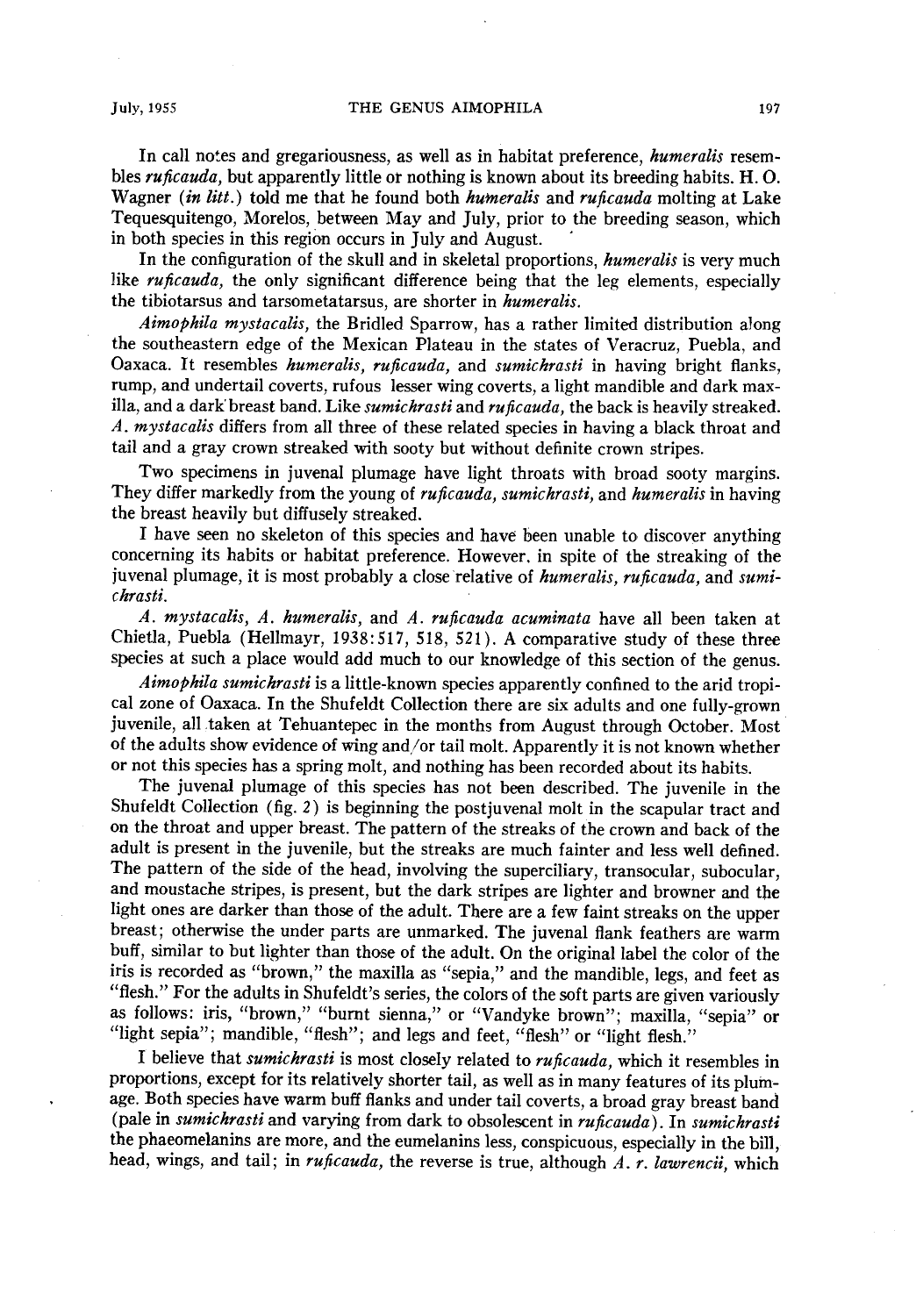**is sympatric with sumichrasti, shows a tendency toward a reduction in eumelanins and an increase in phaeomelanins over the other subspecies. The juvenal plumage of sumi**chrasti, like that of *ruficauda*, resembles that of the adult in pattern and has few streaks **on the under parts. In contrast, juveniles of carpalis are strongly streaked below like those of the "peucaeas" and spizellas. The general similarity of the pattern of sumi**chrasti and carpalis is, I think, fortuitous. Indeed, the retention by two species of what **may be a relatively primitive color pattern for the group is not necessarily an indication of close relationship. A. sumichrasti may be a "primitive" member of its group, as it lacks the bold patterns on the head and breast which characterize ruficauda, humeralis,**  and *mystacalis*. Its relative scarcity with respect to *ruficauda* where the two occur, as **indicated by specimens collected, corroborates this, as does the fact that it has a much restricted range.** 

**Since writing the foregoing,-1 have been able to examine skeletal material of A. sumichrasti through the courtesy of Dr. Pierce Brodkorb. The skulls of A. sumichrasti, A. humeralis, and A. Y. acuminata are very similar. This similarity is particularly evident in the auditory bulla and the side of the cranium. A. sumichrasti differs from the other two species in having a somewhat narrower bill and interorbital space and a slightly less extensive area of muscle attachment on the side of the cranium. The limb proportions of A. sumichrasti are quite similar to those of A. humeralis. The evidence from the skeleton strengthens my belief that A. sumichrasti is closely related to A. ruficauda and A. humeralis.** 

**Aimophila strigiceps is the only South American species of the genus. Its range is entirely within the northern half of Argentina and thus is separated from that of its nearest congeners by more than two thousand miles.** 

**A. strigiceps resembles birds of the sumichrasti-rujicauda-humeralis group rather closely. In pattern it is closest to sumichrasti, having similar crown and transocular stripes and a dark moustache streak. A. strigiceps also has a faint gray breast band, light buffy flanks, and a light base to the mandible. In skeletal proportions it resembles ruficauda and humeralis; the auditory bullae of strigiceps, however, are somewhat smaller than those of the other two species. Wetmore (1926:424) compared strigiceps with rufescens and remarked that it differed "from that bird [rufescens] structurally mainly in its smaller more delicate feet." This difference is borne out by skeletal material, as is**  a resemblance between the feet of *strigiceps* and those of *ruficauda* and *humeralis*.

As to habitat, Wetmore  $(\rho \phi, c\dot{\theta}, t; 13)$  described the country around Tapia, where he **collected this species, as "covered with a low scrub forest in which occasional clearings had been made." In discussing this species, he later (p. 425) remarked that it is "found associated with chingolos (Brachyspiza) in growths of more or less open brush and weeds . . . . Those taken uttered a sharp, chipping note." Thus in habitat, and probably**  also in voice, A. strigiceps shows a resemblance to the sumichrasti-ruficauda-humeralis group, which may be thought of as having a center of differentiation in southern Méx**ice. The peripheral distribution, small auditory bullae, and the relatively unspecialized color pattern of A. strigiceps, as compared with that of A. humeralis, suggest that it is a relict of an early dispersal of the group.** 

**Chapman, following Wetmore's comparison of stripiceps with rufescens, stated (1940:385) : "If, as seems probable, it [strigiceps] has been properly placed in the northern genus Aimophila, the nearest species of which inhabits the highlands of Costa Rica, its distributional history may, in part, resemble that of Zonotrichia capensis." In spite of the fact that strigiceps occurs with Zonotrichia [Brachyspiza] capensis at Tapia, I do not think that the distributional histories of these two groups could have**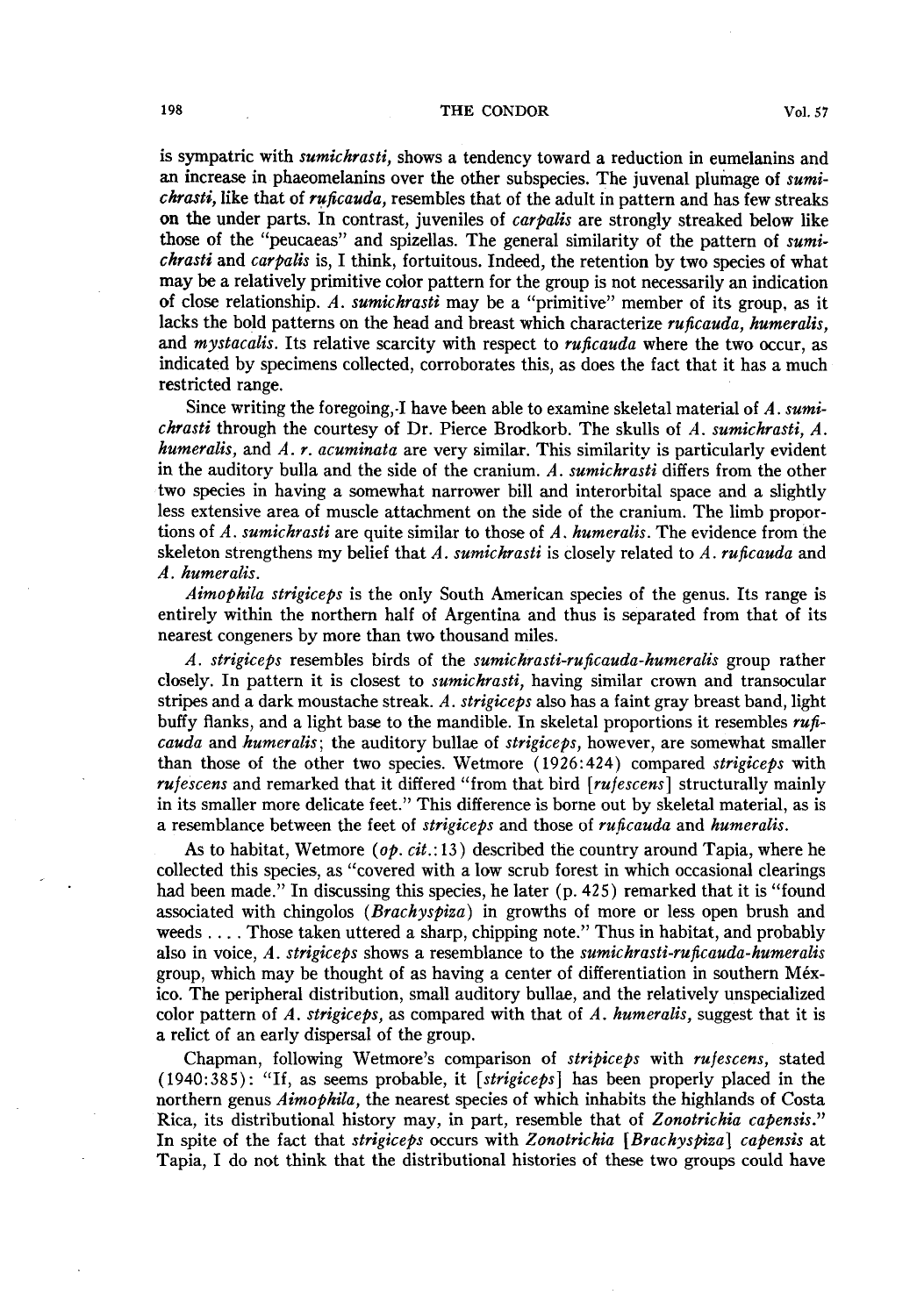**been similar. Birds of the group to which strigiceps belongs are inhabitants of arid tropical scrub; the zonotrichias are essentially boreal species. In fact, if Wetmore had compared** *strigiceps* **with** *ruficauda***, which ranges south into the lowlands of Costa Rica, Chapman might never have been led to suggest a similarity in the distributional histories of the two groups.** 

**In this connection, it is of interest to note the close resemblance between sumichrasti**  and *Rhynchospiza stolzmanni* of Ecuador and Perú, a similarity which led Chapman **(1926:625) to consider the possibility that this monotypic genus had a Middle American origin. Rhynchospiza stolzmanni differs from sumichrasti and its close relatives** 



**Fig. 3. Aimophilas of the "peucaea" group in juvenal plumage. Left to right: A. aestivalis bachmani, A. botterii, A. cassinii, and A. ruficeps scotti, all specimens from Peet Collection in the UMMZ. Photograph by W. L. Brudon.** 

**by having a much larger bill and a patch of yellow under the bend of the wing, a character shared by the "peucaea" group of aimophilas. If Chapman was correct in postulating an origin of Rhynchospiza from the sumichrasti group, it seems probable that the aimophilas had a much earlier dispersal into South America than did Zonotrichia capensis.** 

**Aimophila carpalis is a species which does not appear to have any close relatives. Hellmayr (1938:522) suggested that sumichrasti may prove conspecific with it. However, for reasons mentioned earlier, I believe that** *sumichrasti* **is related to** *ruficauda* **and humeralis rather than to carpalis.** 

Recently, Pitelka has suggested (1951:47-48) that *carpalis* may be a *Spizella*, large**ly on the basis of its habits. However, there are certain structural characters which I think prevent its being placed in that genus. Foremost of these is the configuration of**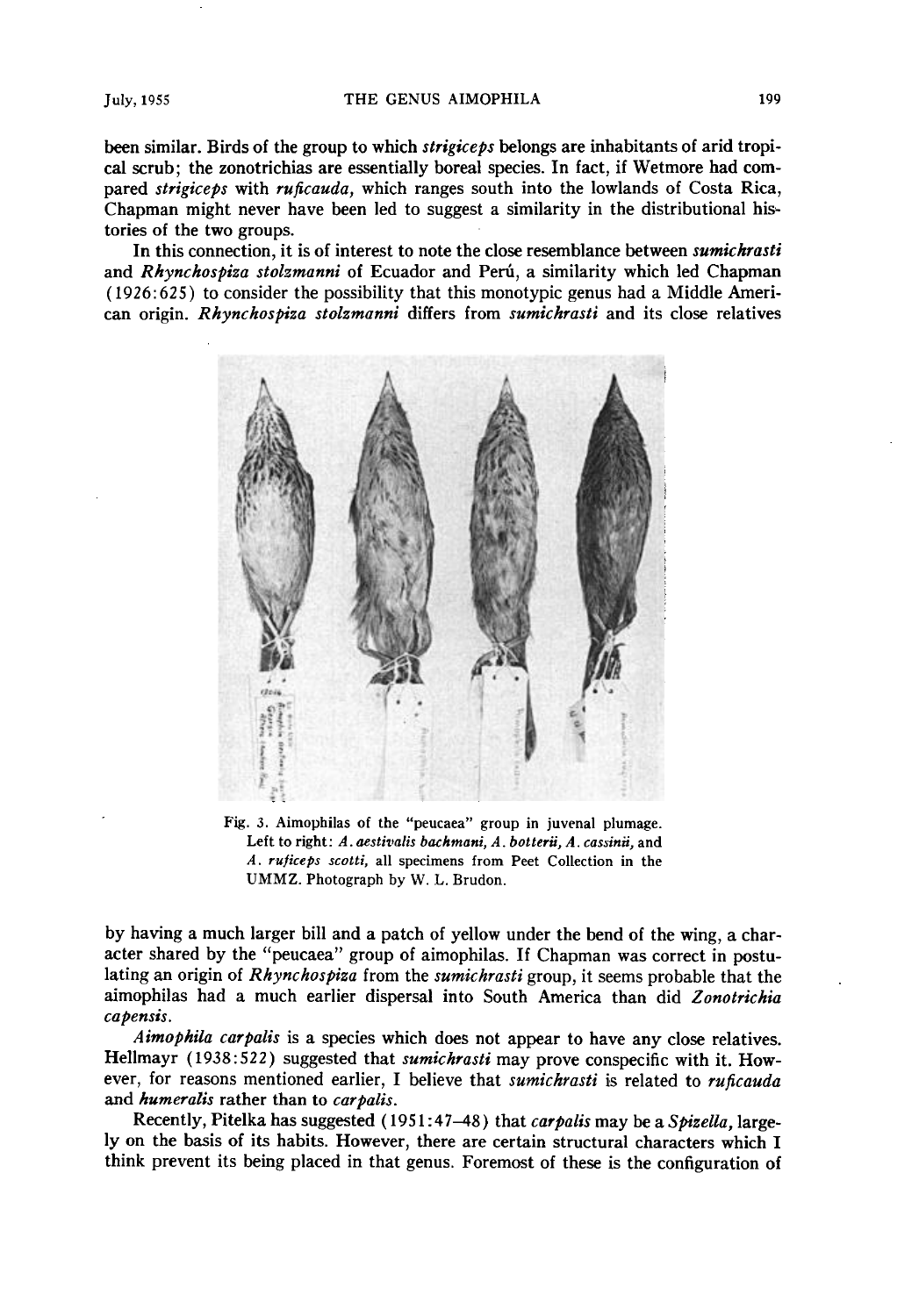**200 THE CONDOR Vol. 57** 

the cranium. In *carpalis* the auditory bullae are quite small, and there is a relatively **broad U-shaped area for the attachment of the jaw muscles immediately dorsal and**  anterior to the bulla. In *Spizella*, the bullae are much larger, and the area for muscle **attachment is narrower and V-shaped. A. carpalis also differs from Spizella in having the posterior end of the palatines broad rather than pointed, and in having broad and blunt central tail feathers like those of Aimophila ruficeps.** 

**In the size and form of the auditory bullae, carpalis resembles ruficauda, humeralis, and rufescens most closely, and in the configuration of the side of the cranium it is again closest to humeralis and ruficauda although somewhat different from both. The broad expansions of the posterior end of the palatines are perhaps most like those of ruficeps but in some respects are unique. The juvenal plumage of carpalis is said by**  Pitelka (in litt.) to be "Spizella-like" and thus somewhat like the comparable plumage **of ruficeps and the aestivalis group. Hence, carpalis appears to occupy a taxonomic**  position somewhere between *ruficeps* and *rufescens* on the one hand and members of **the ruficauda group on the other. Although in superficial pattern it resembles sumichrasti rather closely, it is certainly not closely related as Hellmayr indicated. The juvenal plumages, the proportions, and several plumage characters of the adults are strikingly different.** 

**Aimophila rufescens, the type species of the genus, ranges from northern Mexico to northwestern Costa Rica and is common in the temperate zone. As might be expected from the discontinuous distribution of its habitat, it is divided into several races, eight being recognized by Hellmayr (1938). In many respects the plumage resembles that of sumichrasti. It lacks, however, the rufous at the bend of the wing and the black sub loral streak of the latter; the whole tone of the plumage is more olive-brown and less rufous, especially on the rump, tail, and flanks; and the median crown stripe and the streaks on the back are less well defined. In fact, the latter are almost or even quite, obsolete in some individuals and some races. A. rufescens is also a larger bird with relatively heavier bill and feet and broader rectrices.** 

The juvenal plumage of *rufescens* appears to be unique in the genus in having a **strong yellow wash on the sides of the head and on the under parts, a character which it shares with Oriturus superciliosus and several other neotropical buntings. In this plumage the under parts are streaked like those of ruficeps, carpalis, and the "peucaeas."** 

**The skull of rufescens differs from those of ruficauda and humeralis in the relatively greater development of the auditory bullae. In this character it approaches ruficeps and the "peucaeas," although it differs from these forms in several other details of this region of the skull. Large auditory bullae appear to be correlated with terrestrial habits, although the connection is by no means understood. This character reaches a much greater degree of development in Oriturus than in any of the aimophilas which I have examined.** 

**A. rufescens does not appear to be as close to sumichrasti and its relatives as the resemblance of the adult plumage suggests, nor is it particularly close to the "peucaeas." In some respects it resembles the smaller species ruficeps, with which it shares much of its range. A comparative study of these species should prove extremely interesting. The closest relative of rufescens may prove to be notosticta, but the juvenal plumage of that species lacks the characteristic yellow of the young of rufescens.** 

**Aimophila notosticta has a limited range in the mountains of Oaxaca. Goldman (1951:379) listed it as an inhabitant of the Lower Austral Zone. The adult of this species resembles that of rufescens most closely, but it is smaller and relatively longer tailed and smaller billed. The dark streaks on the back are more pronounced and the**